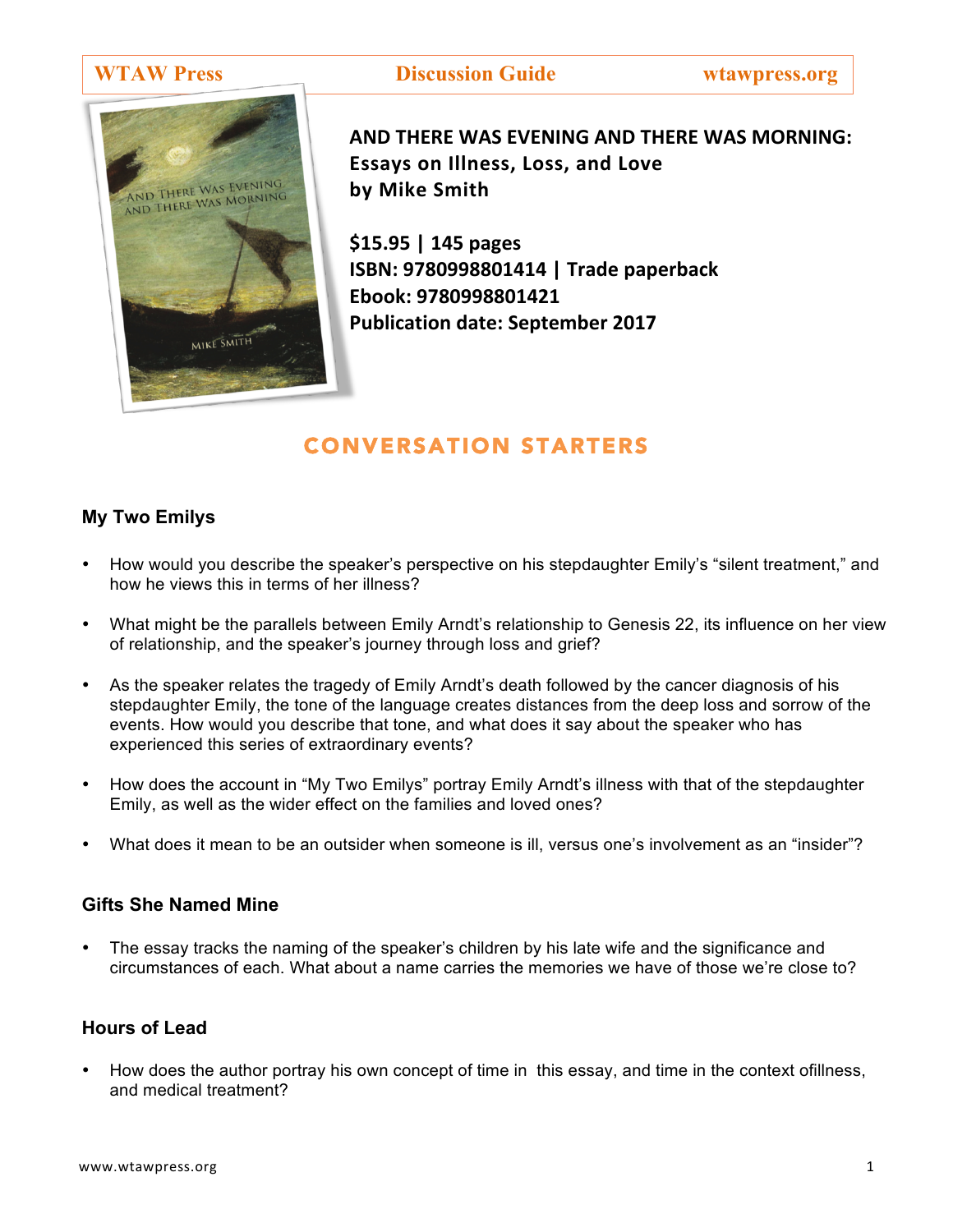- How would you describe the changes the author underwent in becoming a "case manager" for Emily during those first days in the hospital?
- The essay contrasts routine and schedule with the unpredictability of serious illness. What kinds of details does the author choose to portray this relationship?
- At the most difficult point of Emily's hospital stay, the author writes, "my inability to respond emotionally lacerated me." Describe the contradictions in feeling that occur for the author.
- For the author, much of the routine in those final days of Emily's life came to be seen in terms of ritual. What is the role of ritual in life's significant events, and how does the author's portrayal of the acts he performed illustrate this?

### **The Gales of Coming Winter**

- For those in the midst of grief, seasons and holidays can be particularly difficult. How does the author reconcile his love of Thanksgiving with the grief that time of year brings?
- In what ways can a holiday that is celebrated nationally also be "regional"?
- The author references a labyrinth that Emily walks after their miscarriage, in which she follows a path that is reversed until it takes her back to the beginning. How does the metaphor of labyrinth suggest the process of mourning?

### **And There Was Evening and There Was Morning**

- How does portraying time in a Genesis-like fashion heighten the progression of events? How might that story-telling approach also underscore the experience of grief and loss?
- The events and decisions charted here range from the pivotal to the seemingly minor. What is the effect of the author's choice to portray them side-by-side in this condensed account?

### **Pigeons and Turtledoves**

- The author contemplates what effect words can have on absence of the beloved, and their uncertainty. Can words, whether stories, poems, or prayer, provide comfort in a time of loss? What kinds of texts does the author feel provide him comfort?
- The author writes, "Our senses confuse us, and they're our only way of knowing the world." This observation points to the contradiction he experiences between words and felt experience. Do you feel the author comes to reconcile this opposition? If so, how?
- The author tells us that Emily Arndt's investigation of *akedah*, the account in Genesis depicting Abraham's near-sacrifice of Isaac, "suggests a deeper complication" in the relationship between Abraham and God. Yet in the end, the force is ambiguous rather than clear in its directive. How might this idea apply to the author's struggle with his feelings of failure in the wake of Emily's death?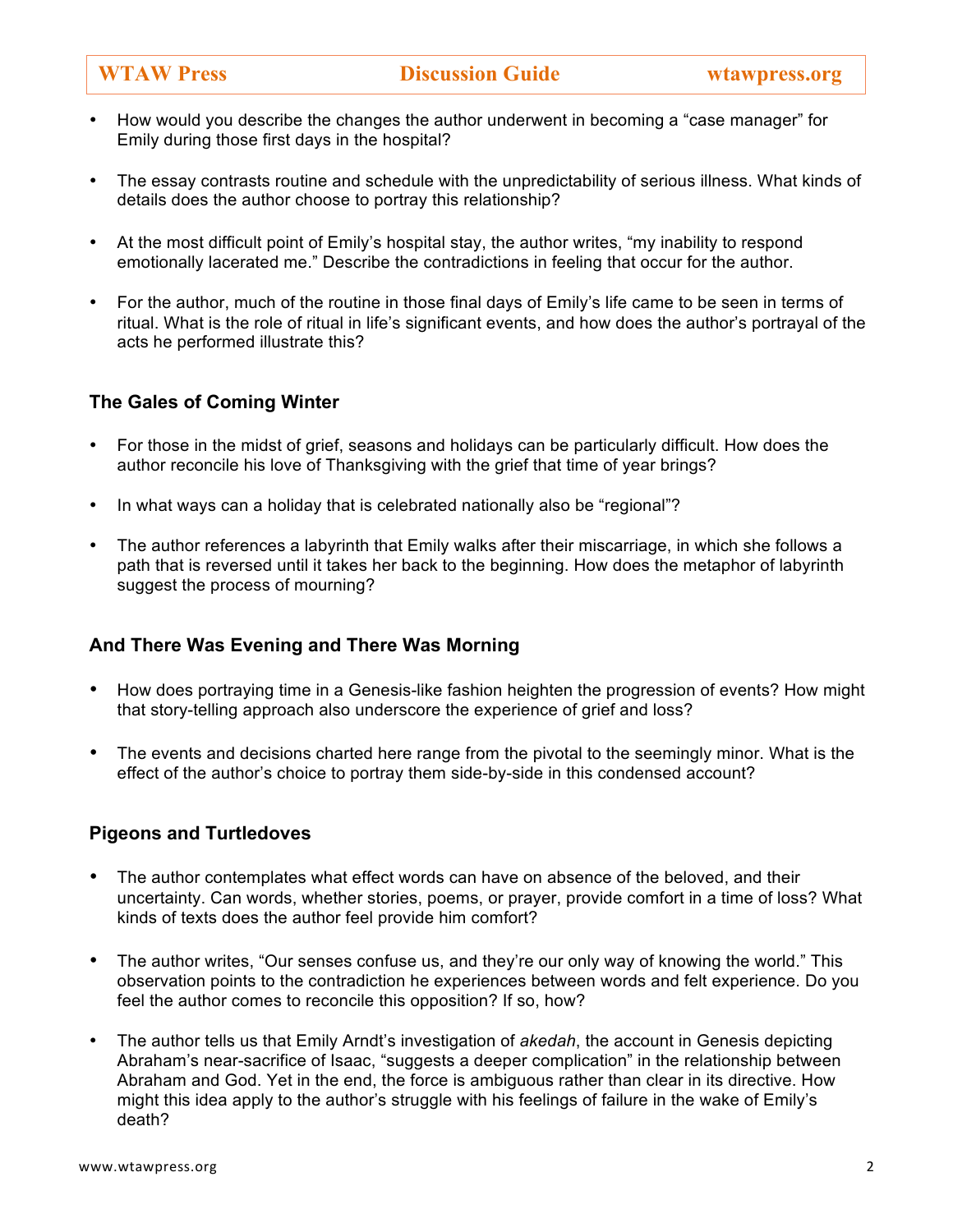#### **Whispers of Gratitude and Praise**

• After Emily's death, the author struggles with mourning, and the tasks and decisions to be made. Yet the struggle helps give shape to the chaos of grief. What kinds of "shape" do the rituals he cites provide?

# **Why I've Been Out of Touch**

• Over a period of seven months, the author's emails to friends, family, and colleagues convey both practical matters of Emily's care during her illness and the daily affairs of life outside the hospital. How do these epistolary accounts differ from the portrayal of the same events in the essays? How would you describe the difference in the voice and narration?

# **Shadow Texts**

• The author keeps Emily's Yahoo account open as a way to "preserve something of Emily's voice" for their children, but there is a downside too, of reading the texts from that time. What might those be?

# **Play Dates**

In meeting and falling in love with Jennifer Shy, the author writes he isn't initially aware of the shift in his feelings. What kinds of detail does he use to portray the shift?

### **There We Are**

• In the course of building a new life with Jennifer, the author observes, "the possibility of a new beginning for me might mean the end of possibility for Jennifer's children." What kinds of issues might be at stake in the blending of these two particular families?

### **Tell Me What You Want and I'll Tell You Who You Are**

• A social worker, the author writes, once told him that his stepdaughter Emily's illness would change her, and that "undergoing treatment for cancer would make her a better person." How has she changed from the girl portrayed in "My Two Emilys"?

#### **In Our Town**

- The author notes that part of the play's (Our Town) effect is to "encourage the audience to embrace the illusion that the passage of time will not auger in painful change." How does this idea relate to the larger story the author has to tell?
- The Stage Manager's lines that "the dead don't stay interested in us living people for very long, "prove especially difficult for Virginia, yet provide a way for the author and his daughter to talk